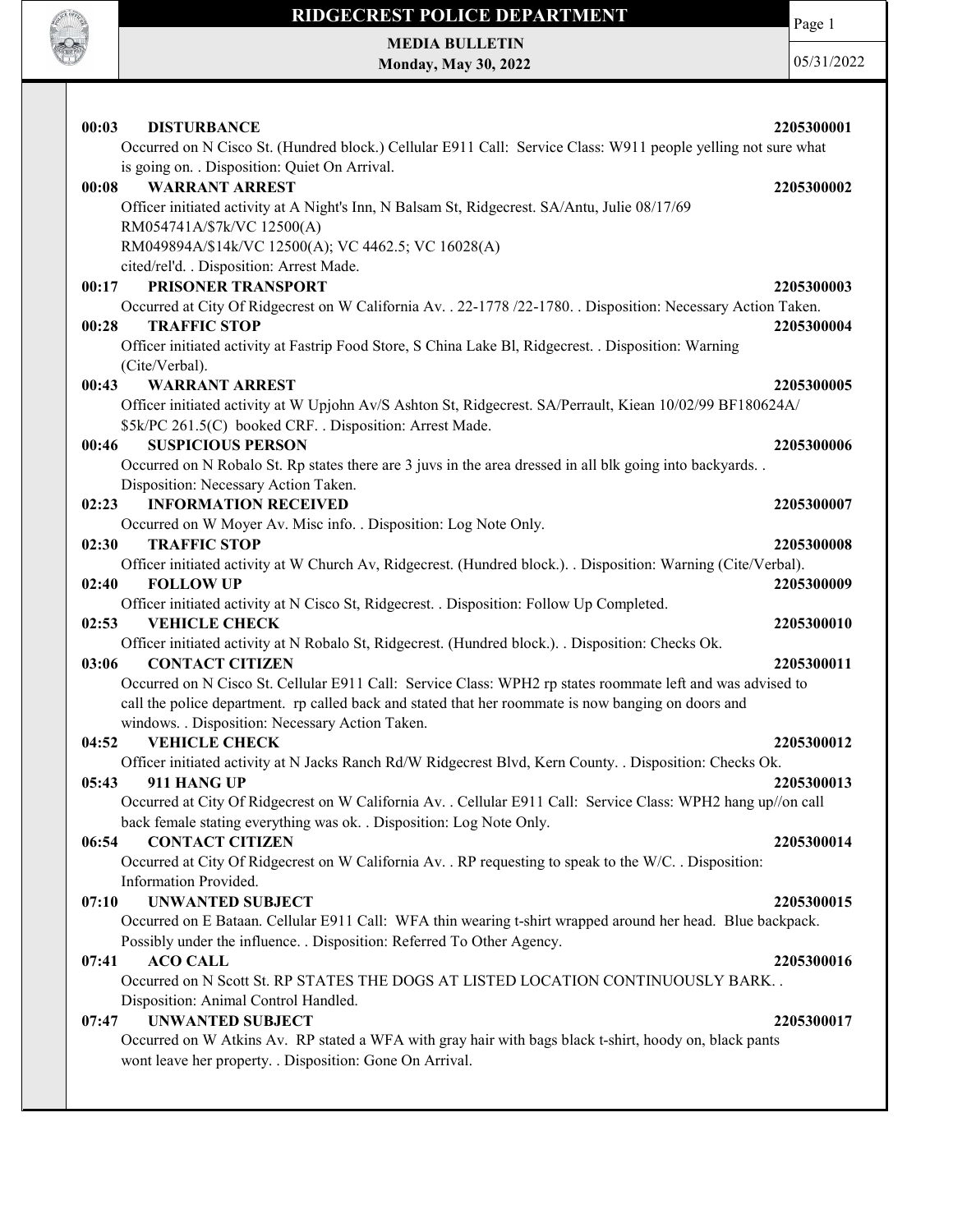

MEDIA BULLETIN Monday, May 30, 2022

**SOF OFFICER** 

| 08:14<br><b>CONTACT CITIZEN</b>                                                                                                                   | 2205300018 |
|---------------------------------------------------------------------------------------------------------------------------------------------------|------------|
| Occurred on S Lamb Rd. RP requesting contact about a stolen vehicle. . Disposition: Information Received.                                         |            |
| <b>GENERIC FIRE CALL/NOT SPECIFIED</b><br>08:47                                                                                                   | 2205300019 |
| Occurred on W Robertson Av. (Hundred block.) RP reporting a neighbor with a fire in a hole he dug. .                                              |            |
| Disposition: Necessary Action Taken.                                                                                                              |            |
| 08:50<br><b>ACO CALL</b>                                                                                                                          | 2205300020 |
| Occurred on S Norma St. (Hundred block.) Dead cat in roadway. . Disposition: Animal Control Handled.                                              |            |
| <b>WELFARE CHECK</b><br>08:56                                                                                                                     | 2205300021 |
| Occurred on N Robalo St. Welfare check on kids left at home. . Disposition: Checks Ok.<br><b>ASSIST OTHER DEPARTMENT</b><br>09:02                 | 2205300022 |
| Occurred at City Of Ridgecrest on W California Av. . 22-1723, ICSO request to speak to W/C. . Disposition:                                        |            |
| Information Received.                                                                                                                             |            |
| <b>CONTACT CITIZEN</b><br>09:18                                                                                                                   | 2205300023 |
| Occurred at City Of Ridgecrest on W California Av. . RP requesting to speak to an officer about his vehicle. .                                    |            |
| Disposition: Negative Contact.                                                                                                                    |            |
| <b>ABANDONED VEHICLE</b><br>09:43                                                                                                                 | 2205300024 |
| Officer initiated activity at N Scott St, Ridgecrest. . Disposition: Report Taken.                                                                |            |
| 911 WIRELESS CALL<br>09:54                                                                                                                        | 2205300025 |
| Occurred at City Of Ridgecrest on W California Av. . Cellular E911 Call: Accidental dial of 9-1-1. . Disposition:                                 |            |
| Log Note Only.                                                                                                                                    |            |
| POSITIVE CITIZEN CONTACT<br>09:55                                                                                                                 | 2205300026 |
| Officer initiated activity at City Of Ridgecrest, W California Av, Ridgecrest. . Disposition: Necessary Action                                    |            |
| Taken.                                                                                                                                            |            |
| 10:26<br><b>PARKING VIOLATION</b>                                                                                                                 | 2205300027 |
| Officer initiated activity at N Wayne St, Ridgecrest. . Disposition: Citation.<br>911 WIRELESS CALL<br>10:49                                      | 2205300028 |
| Occurred at City Of Ridgecrest on W California Av. . Cellular E911 Call: No answer on call back. . Disposition:                                   |            |
| Log Note Only.                                                                                                                                    |            |
| 11:44<br><b>ACO CALL</b>                                                                                                                          | 2205300029 |
| Occurred on N Wayne St. RP states theres a white pitbull in the area trying get at other dogs. . Disposition:                                     |            |
| Log Note Only.                                                                                                                                    |            |
| <b>INFORMATION</b><br>11:48                                                                                                                       | 2205300030 |
| Occurred at Eyre, Vickie on N Sierra View St. . No fire / ems / police needed. . Disposition: Log Note Only.                                      |            |
| 12:00<br><b>DRUNK IN PUBLIC</b>                                                                                                                   | 2205300031 |
| Occurred on S China Lake Bl. (Hundred block.) RP reported a female was topless and flashing people in the                                         |            |
| area. BFA playing in traffic.                                                                                                                     |            |
| S/A: Rodarte, Angelina 5/16/96 Warrant: RM054583A HS 11550 4,000.00 Bail open charge of 647(f) PC, 11364                                          |            |
| HS. Booked at CRF. . Disposition: Arrest Made.                                                                                                    |            |
| <b>MEDICAL AID</b><br>12:14                                                                                                                       | 2205300032 |
| Occurred on S Lenore St. Cellular E911 Call: EMS Request. . Disposition: Referred To Other Agency.                                                |            |
| 12:23<br><b>ACO CALL</b>                                                                                                                          | 2205300033 |
| Occurred on W Boston Av. Little brown dog in the door way. aggressive. . Disposition: Gone On Arrival.                                            |            |
| 12:42<br><b>BURGLARY ALARM</b><br>Officer initiated activity at Paul & Sons Automotive, W Ridgecrest Bl, Ridgecrest. S-1 advised audible alarm in | 2205300034 |
| area. . Disposition: False Alarm.                                                                                                                 |            |
| <b>IN CUSTODY ARREST</b><br>12:52                                                                                                                 | 2205300035 |
| Occurred at City Of Ridgecrest on W California Av. . 22-1783. . Disposition: Log Note Only.                                                       |            |
|                                                                                                                                                   |            |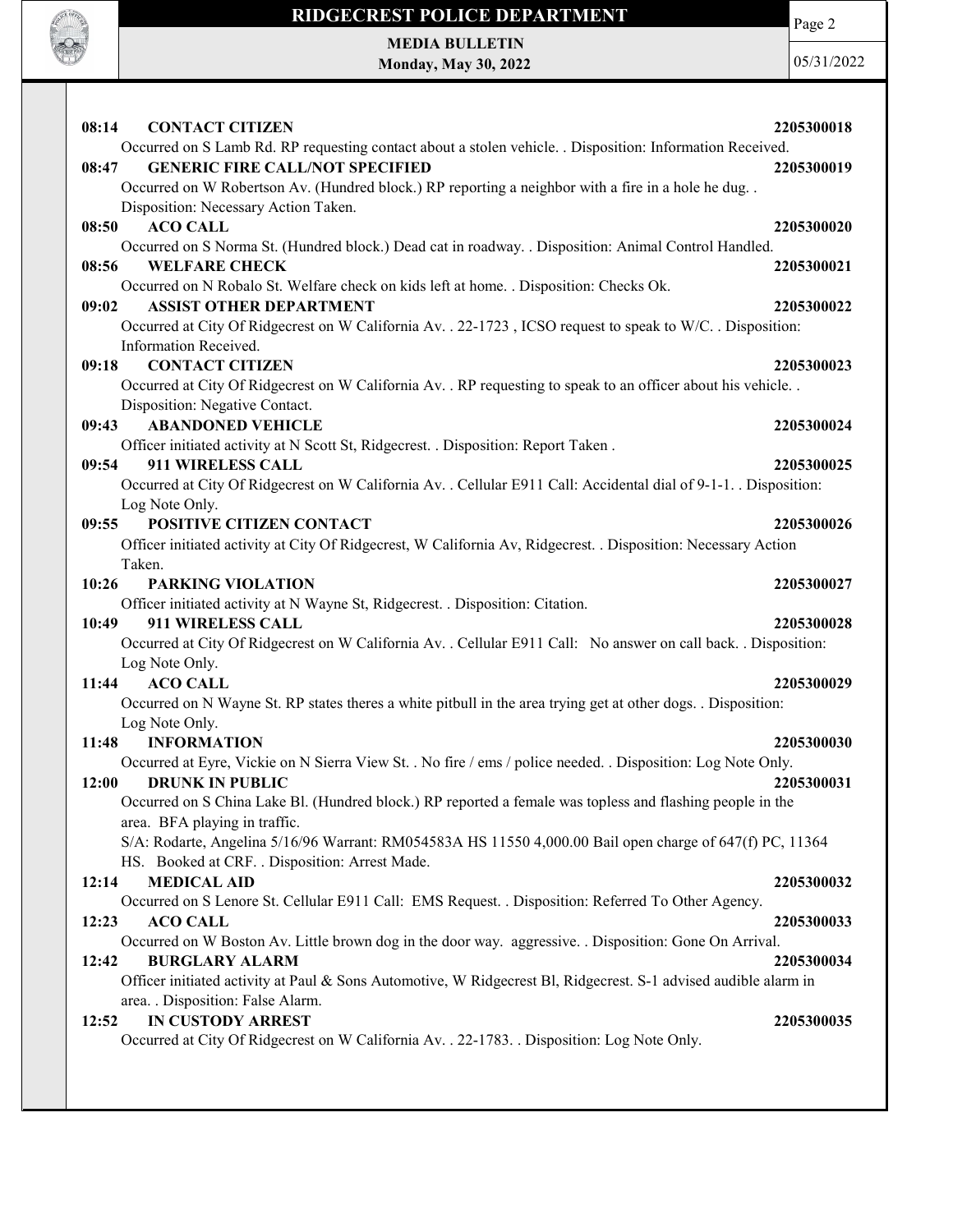

MEDIA BULLETIN Monday, May 30, 2022 Page 3  $0:$ 

| 13:07<br>911 WIRELESS CALL<br>2205300036                                                                                                                      |
|---------------------------------------------------------------------------------------------------------------------------------------------------------------|
| Occurred at City Of Ridgecrest on W California Av. . Cellular E911 Call: Caller stated it was a mis-dial.                                                     |
| Service Class: W911. . Disposition: Log Note Only.                                                                                                            |
| 13:08<br>911 WIRELESS CALL<br>2205300037                                                                                                                      |
| Occurred at City Of Ridgecrest on W California Av. . Cellular E911 Call: Child playing on phone. . Disposition:                                               |
| Log Note Only.                                                                                                                                                |
| <b>SUSPICIOUS CIRCUMSTANCES</b><br>13:23<br>2205300038                                                                                                        |
| Occurred at W Graaf Av/N Sierra View St. RP reported an armed BMA with camo shorts no shirt in the area                                                       |
| with a shotgun. . Disposition: Gone Prior to Arrival.                                                                                                         |
| 911 WIRELESS CALL<br>13:29<br>2205300039                                                                                                                      |
| Occurred at City Of Ridgecrest on W California Av. . Cellular E911 Call: Miss dial. . Disposition: Log Note Only.                                             |
| 911 WIRELESS CALL<br>13:38<br>2205300040                                                                                                                      |
| Occurred at City Of Ridgecrest on W California Av. . Cellular E911 Call: MISS DIAL. . Disposition: Log Note<br>Only.                                          |
| <b>CONTACT CITIZEN</b><br>13:39<br>2205300041                                                                                                                 |
| Occurred at City Of Ridgecrest on W California Av. . RP requesting to speak to W/C. . Disposition: Information                                                |
| Provided.                                                                                                                                                     |
| 13:54<br><b>ASSAULT</b><br>2205300042                                                                                                                         |
| Occurred at Ridgecrest Regional Hospital on N China Lake Bl. . called and stated a patient was assaulted. .                                                   |
| Disposition: Information Provided.                                                                                                                            |
| <b>ACO CALL</b><br>14:06<br>2205300043                                                                                                                        |
| Occurred on W Boston Av. RP stated a small dog was loose and not letting him into his home. . Disposition:                                                    |
| Necessary Action Taken.                                                                                                                                       |
| PRISONER TRANSPORT<br>14:07<br>2205300044                                                                                                                     |
| Occurred at City Of Ridgecrest on W California Av. . 22-1783 / 22-1723. . Disposition: Necessary Action Taken.                                                |
| 911 WIRELESS CALL<br>14:16<br>2205300045                                                                                                                      |
| Occurred at City Of Ridgecrest on W California Av. . Cellular E911 Call: Miss dial. . Disposition: Log Note                                                   |
| Only.                                                                                                                                                         |
| 14:51<br><b>WARRANT ARREST</b><br>2205300046                                                                                                                  |
| Occurred at City Of Ridgecrest on W California Av. . RM052587A. . Disposition: Report Taken.<br><b>GENERIC FIRE CALL/NOT SPECIFIED</b><br>14:53<br>2205300047 |
| Occurred on W Wasp Av. Cellular E911 Call: RP advised neighbors were shooting off fireworks and smells                                                        |
| smoke in area. . Disposition: Assisted.                                                                                                                       |
| 14:55<br><b>MEDICAL AID</b><br>2205300048                                                                                                                     |
| Occurred on N Wayne St. Cellular E911 Call: EMS. . Disposition: Referred To Other Agency.                                                                     |
| 14:59<br><b>CONTACT CITIZEN</b><br>2205300049                                                                                                                 |
| Occurred at Walmart Supercenter on E Bowman Rd. . RP stated her cousin needs help at the location. .                                                          |
| Disposition: Information Provided.                                                                                                                            |
| <b>MEDICAL AID</b><br>15:12<br>2205300050                                                                                                                     |
| Occurred on N El Prado St. EMS Request. . Disposition: Referred To Other Agency.                                                                              |
| <b>CONTACT CITIZEN</b><br>15:15<br>2205300051                                                                                                                 |
| Occurred on N Florence St. RP requesting to speak to officer about custody order. . Disposition: Information                                                  |
| Provided.                                                                                                                                                     |
| 911 WIRELESS CALL<br>15:32<br>2205300052                                                                                                                      |
| Occurred at City Of Ridgecrest on W California Av. . Cellular E911 Call: no answer on call back. . Disposition:                                               |
| Log Note Only.                                                                                                                                                |
|                                                                                                                                                               |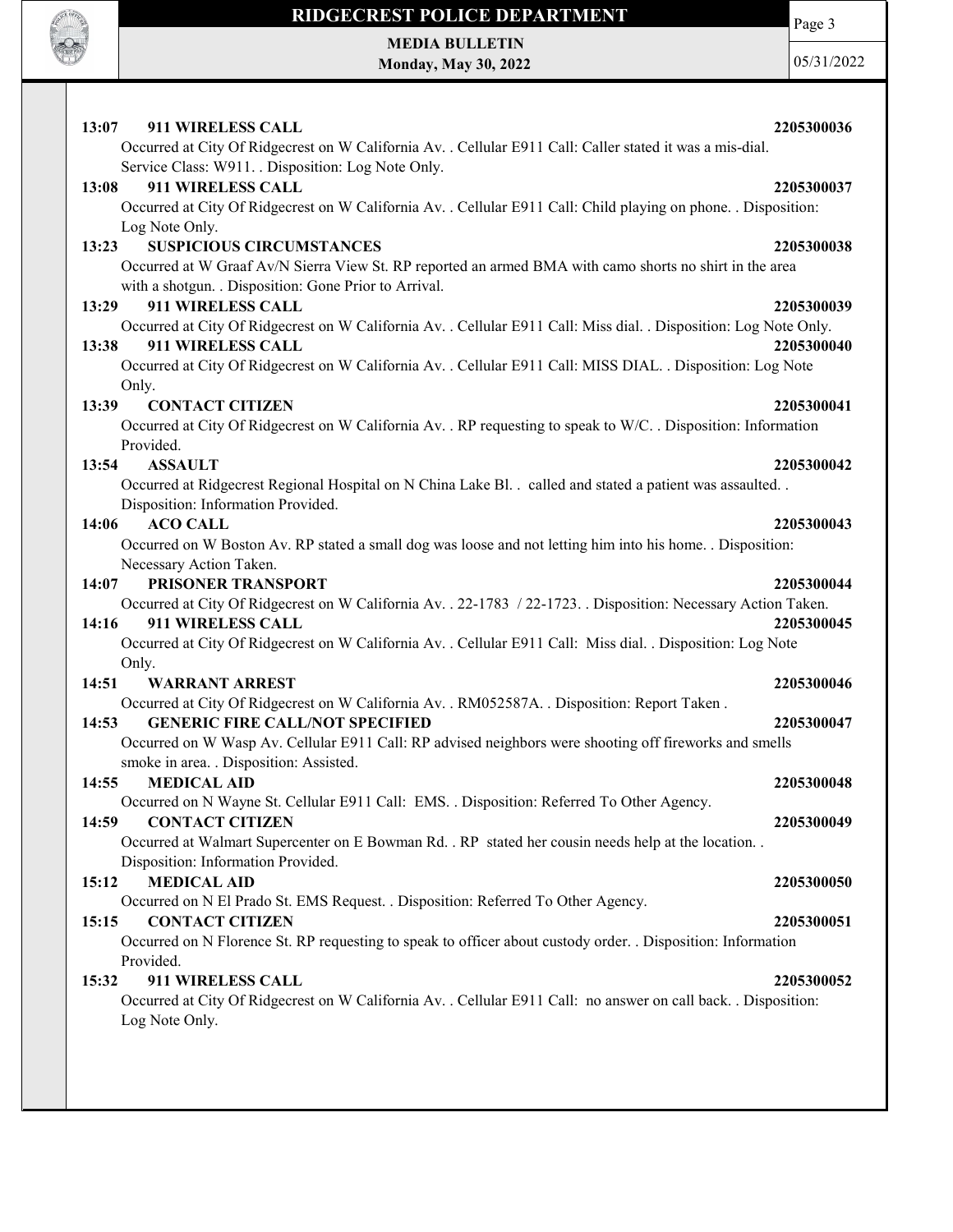

MEDIA BULLETIN Monday, May 30, 2022

**SOF OFFICER** 

| 15:35<br><b>INFORMATION</b>                                                                                                                                                                                             | 2205300053 |  |
|-------------------------------------------------------------------------------------------------------------------------------------------------------------------------------------------------------------------------|------------|--|
| Occurred on S Porter St. RP requested PD stop lieing on TV and stop providing false information to the                                                                                                                  |            |  |
| military about her husband. . Disposition: Log Note Only.                                                                                                                                                               |            |  |
| 15:36<br><b>INFORMATION RECEIVED</b>                                                                                                                                                                                    | 2205300054 |  |
| Occurred on S Porter St. . Disposition: Log Note Only.                                                                                                                                                                  |            |  |
| 15:54<br><b>FIRE ALARM</b>                                                                                                                                                                                              | 2205300055 |  |
| Occurred on N Las Posas Ct. Cellular E911 Call: RP requesting KCFD. . Disposition: Log Note Only.                                                                                                                       |            |  |
| <b>INFORMATION RECEIVED</b><br>15:54                                                                                                                                                                                    | 2205300056 |  |
| Occurred on S Porter St. . Disposition: Log Note Only.                                                                                                                                                                  |            |  |
| <b>INFORMATION RECEIVED</b><br>15:55                                                                                                                                                                                    | 2205300057 |  |
| Occurred on S Porter St. . Disposition: Log Note Only.                                                                                                                                                                  |            |  |
| 15:56<br><b>INFORMATION RECEIVED</b>                                                                                                                                                                                    | 2205300058 |  |
| Occurred on S Porter St. RP asked about getting her phone back. . Disposition: Log Note Only.                                                                                                                           |            |  |
| <b>HIT AND RUN - NON INJURY</b><br>16:24                                                                                                                                                                                | 2205300059 |  |
| Occurred at Schooners on N Norma St. . Red truck hit RP's car. . Disposition: Necessary Action Taken.                                                                                                                   |            |  |
| 16:36<br><b>INFORMATION RECEIVED</b>                                                                                                                                                                                    | 2205300060 |  |
| Occurred on S Porter St. RP wanted her phone back. . Disposition: Log Note Only.                                                                                                                                        |            |  |
| 16:57<br>PROPERTY DAMAGE ONLY TC                                                                                                                                                                                        | 2205300061 |  |
| Occurred at E Dolphin Av/S College Heights Bl. Not blocking traffic. . Disposition: Report Taken.                                                                                                                       |            |  |
| 17:03<br><b>INFORMATION RECEIVED</b>                                                                                                                                                                                    | 2205300062 |  |
| Occurred on S Porter St. RP stated she wanted her husband back. . Disposition: Log Note Only.                                                                                                                           |            |  |
| <b>CONTACT CITIZEN</b><br>17:08                                                                                                                                                                                         | 2205300063 |  |
| Occurred at City Of Ridgecrest on W California Av. . RP requesting officer to press charges. . Disposition:                                                                                                             |            |  |
| Information Received.                                                                                                                                                                                                   |            |  |
| 17:36<br><b>INFORMATION</b>                                                                                                                                                                                             | 2205300064 |  |
| Occurred on W Moyer Av. RP requested PD stop broad casting illegally. . Disposition: Log Note Only.                                                                                                                     |            |  |
| <b>DOMESTIC DISTURBANCE</b><br>17:59                                                                                                                                                                                    | 2205300065 |  |
| Occurred on S China Lake Bl. Cellular E911 Call: RP advised her daughter was out of control. RP requested to                                                                                                            |            |  |
| cancel call. . Disposition: Gone On Arrival.                                                                                                                                                                            |            |  |
| <b>EXTRA PATROL</b><br>18:00                                                                                                                                                                                            | 2205300066 |  |
| Occurred on W Reeves Av. 2205240027. . Disposition: Checks Ok.                                                                                                                                                          |            |  |
| 18:00<br><b>EXTRA PATROL</b>                                                                                                                                                                                            | 2205300067 |  |
| Occurred on E Church Av. RP is concerned about the amount of drug dealers in the area. 2205290035.                                                                                                                      |            |  |
| Disposition: Information Provided.                                                                                                                                                                                      |            |  |
| 18:05<br><b>EXTRA PATROL</b>                                                                                                                                                                                            | 2205300068 |  |
| Occurred on W Reeves Av. 2205240027. . Disposition: Duplicate Call Entered.                                                                                                                                             |            |  |
| <b>INFORMATION RECEIVED</b><br>18:14                                                                                                                                                                                    | 2205300069 |  |
| Occurred at City Of Ridgecrest on W California Av. Disposition: Log Note Only.                                                                                                                                          |            |  |
| <b>INFORMATION RECEIVED</b><br>18:15                                                                                                                                                                                    | 2205300070 |  |
| Occurred at City Of Ridgecrest on W California Av. Disposition: Log Note Only.                                                                                                                                          |            |  |
| <b>INFORMATION RECEIVED</b><br>18:15                                                                                                                                                                                    | 2205300071 |  |
| Occurred at City Of Ridgecrest on W California Av. Disposition: Log Note Only.                                                                                                                                          |            |  |
| <b>INFORMATION RECEIVED</b><br>18:18                                                                                                                                                                                    | 2205300072 |  |
| Occurred at City Of Ridgecrest on W California Av. Disposition: Log Note Only.<br><b>BATTERY</b>                                                                                                                        |            |  |
| 18:43                                                                                                                                                                                                                   | 2205300073 |  |
| Occurred at Ridgecrest Regional Hospital on N China Lake Bl. . Rp requesting to speak to an officer regarding<br>him being assaulted by a patient yesterday. RP stated that he talked with P12 yesterday regarding this |            |  |
| incident. . Disposition: Report Taken .                                                                                                                                                                                 |            |  |
|                                                                                                                                                                                                                         |            |  |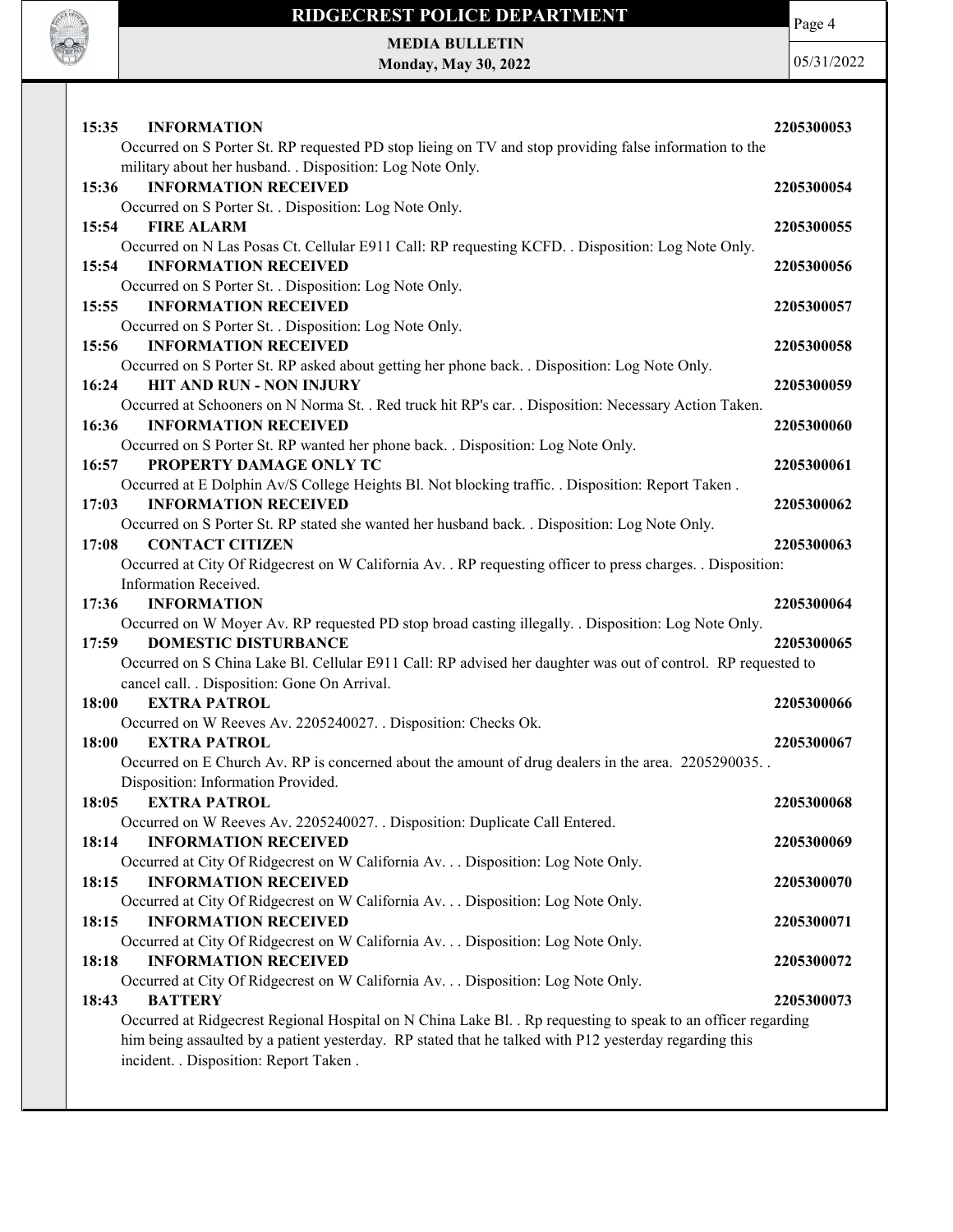

Page 5

MEDIA BULLETIN Monday, May 30, 2022

| 18:53<br><b>THEFT</b>                                                                                                              | 2205300074 |
|------------------------------------------------------------------------------------------------------------------------------------|------------|
| Occurred on S Sunland St. Call rp. rp states he believes that someone stole his wifes wallet out of her car. rp                    |            |
| states that he noticed that someone rummaged through the veh and now they can not find her wallet. .<br>Disposition: Report Taken. |            |
| <b>INFORMATION RECEIVED</b><br>19:14                                                                                               | 2205300075 |
| Occurred at City Of Ridgecrest on W California Av. Disposition: Log Note Only.                                                     |            |
| <b>INFORMATION RECEIVED</b><br>19:15                                                                                               | 2205300076 |
| Occurred at City Of Ridgecrest on W California Av. Disposition: Log Note Only.                                                     |            |
| <b>MEDICAL AID</b><br>19:54                                                                                                        | 2205300077 |
| Occurred on S Primrose St. Cellular E911 Call: Service Class: WPH2 ambulance request. . Disposition: Referred                      |            |
| To Other Agency.                                                                                                                   |            |
| 19:57<br>911 WIRELESS CALL                                                                                                         | 2205300078 |
| Occurred at City Of Ridgecrest on W California Av. . Cellular E911 Call: Service Class: W911 talking in                            |            |
| background//male subj stated everything was fine. . Disposition: Log Note Only.                                                    |            |
| 20:02<br><b>SUSPICIOUS PERSON</b>                                                                                                  | 2205300079 |
| Occurred at Upjohn Park on E Upjohn Av. . Cellular E911 Call: Service Class: WPH2 rp states wma/20's/blk                           |            |
| shirt/tie dye or flowery shorts got on the swing next to her child and started swinging and had his phone out.                     |            |
| rp is very concerned because she noticed that the subj did not have any children with him. Disposition:<br>Checks Ok.              |            |
| 20:46<br><b>UNWANTED SUBJECT</b>                                                                                                   | 2205300080 |
| Occurred on N Warner St. Rp states he let someone stay the night at his house last night and he refused to                         |            |
| leave this morning. rp states subj is now barricaded in his shed in the backyard. . Disposition: Necessary                         |            |
| Action Taken.                                                                                                                      |            |
| 911 WIRELESS CALL<br>20:47                                                                                                         | 2205300081 |
| Occurred at City Of Ridgecrest on W California Av. . Cellular E911 Call: Service Class: WPH2 misdial. .                            |            |
| Disposition: Log Note Only.                                                                                                        |            |
| <b>WARRANT ARREST</b><br>21:08                                                                                                     | 2205300082 |
| Occurred on N Broadway St. Call rp. rp states they took in a dog that was severely dehydrated and now his                          |            |
| wife is on the phone with someone that is starting to get very verbal with her about the dog.                                      |            |
| SA/Haywood, Courtney 08/25/88                                                                                                      |            |
| RM055185A/\$9k/PC 496(A)                                                                                                           |            |
| RM053642A/\$9k/VC 12500(A); VC 4000(A); VC 24252(A)                                                                                |            |
| RM055731A/\$5k/VC 12500(A)                                                                                                         |            |
| RM055958A/\$500/VC 12500(A); VC 4000(A); VC 16028(A)<br>cited/rel'd. . Disposition: Arrest Made.                                   |            |
| DRIVING UNDER THE INFLUENCE<br>21:16                                                                                               | 2205300083 |
| Officer initiated activity at W Graaf Av, Ridgecrest. (Hundred block.) SA/Kraft, Karen 06/25/61 chgs/VC                            |            |
| 14601.1(A); VC 23152(F); HS 11364 cited/rel'd to responsible. Disposition: Arrest Made.                                            |            |
| <b>CONTACT CITIZEN</b><br>21:19                                                                                                    | 2205300084 |
| Occurred at Ridgecrest Regional Hospital on N China Lake Bl. . Mountain view. . Disposition: Information                           |            |
| Received.                                                                                                                          |            |
| 21:54<br><b>SUSPICIOUS CIRCUMSTANCES</b>                                                                                           | 2205300085 |
| Occurred at E California Av/S American St. Cellular E911 Call: Service Class: W911 rp states he walked by a                        |            |
| house and he heard a female and kids yelling. rp states he does not know the address but the house has a red                       |            |
| door and 2 scooters outside. . Disposition: Necessary Action Taken.                                                                |            |
| <b>VEHICLE FIRE</b><br>22:04                                                                                                       | 2205300086 |
| Occurred on S Lumill St. Cellular E911 Call: Service Class: WPH2. . Disposition: Report Taken.                                     |            |
|                                                                                                                                    |            |
|                                                                                                                                    |            |
|                                                                                                                                    |            |
|                                                                                                                                    |            |